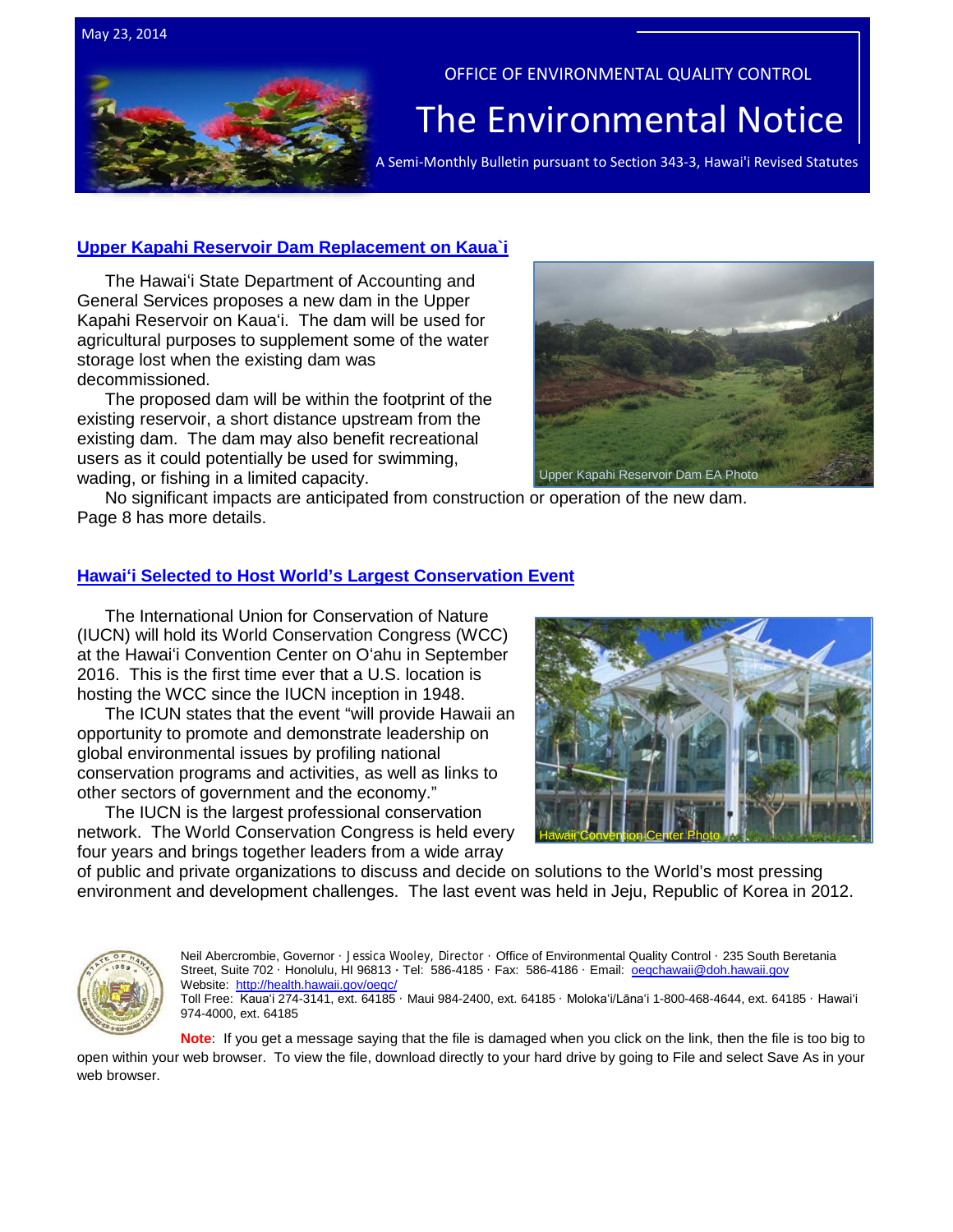## **FRONT PAGE**

## **[Upper Kapahi Reservoir Dam Replacement on Kaua`i](http://oeqc.doh.hawaii.gov/Shared%20Documents/EA_and_EIS_Online_Library/Kauai/2010s/2014-05-23-KA-DEA-Upper-Kapahi-Reservoir-Dam-Placement.pdf) [Hawaiʻi Selected to Host World's Largest Conservation Event](http://www.iucn.org/?uNewsID=14840)**

## **HAWAI'I (HRS 343)**

| <b>MAUI (HRS 343)</b>                                                                          |  |
|------------------------------------------------------------------------------------------------|--|
| 3. Department of Land and Natural Resources, Administration Building DEA (AFNSI) 4             |  |
|                                                                                                |  |
|                                                                                                |  |
|                                                                                                |  |
| O'AHU (HRS 343)                                                                                |  |
| 6. Hawai'i Pacific University - Aloha Tower Marketplace Project FEA (FONSI) 6                  |  |
|                                                                                                |  |
|                                                                                                |  |
|                                                                                                |  |
|                                                                                                |  |
| KAUA'I (HRS 343)                                                                               |  |
|                                                                                                |  |
|                                                                                                |  |
| SECTION 106, NATIONAL HISTORIC PRESERVATION ACT CONSULTATION                                   |  |
| Demolish Penthouse and Install Roof, Building 35 at Kaena Point Satellite Tracking Station 9   |  |
|                                                                                                |  |
| <b>DEPARTMENT OF HEALTH NOTICES</b>                                                            |  |
|                                                                                                |  |
|                                                                                                |  |
| <b>COASTAL ZONE MANAGEMENT NOTICES</b>                                                         |  |
|                                                                                                |  |
|                                                                                                |  |
| <b>SHORELINE NOTICES</b>                                                                       |  |
|                                                                                                |  |
|                                                                                                |  |
|                                                                                                |  |
| <b>FEDERAL NOTICES</b>                                                                         |  |
|                                                                                                |  |
| 1. EPA Seeks Comments on Hawai'i's Plan Regarding Clean Air Act Infrastructure Requirements 13 |  |
|                                                                                                |  |
|                                                                                                |  |
|                                                                                                |  |

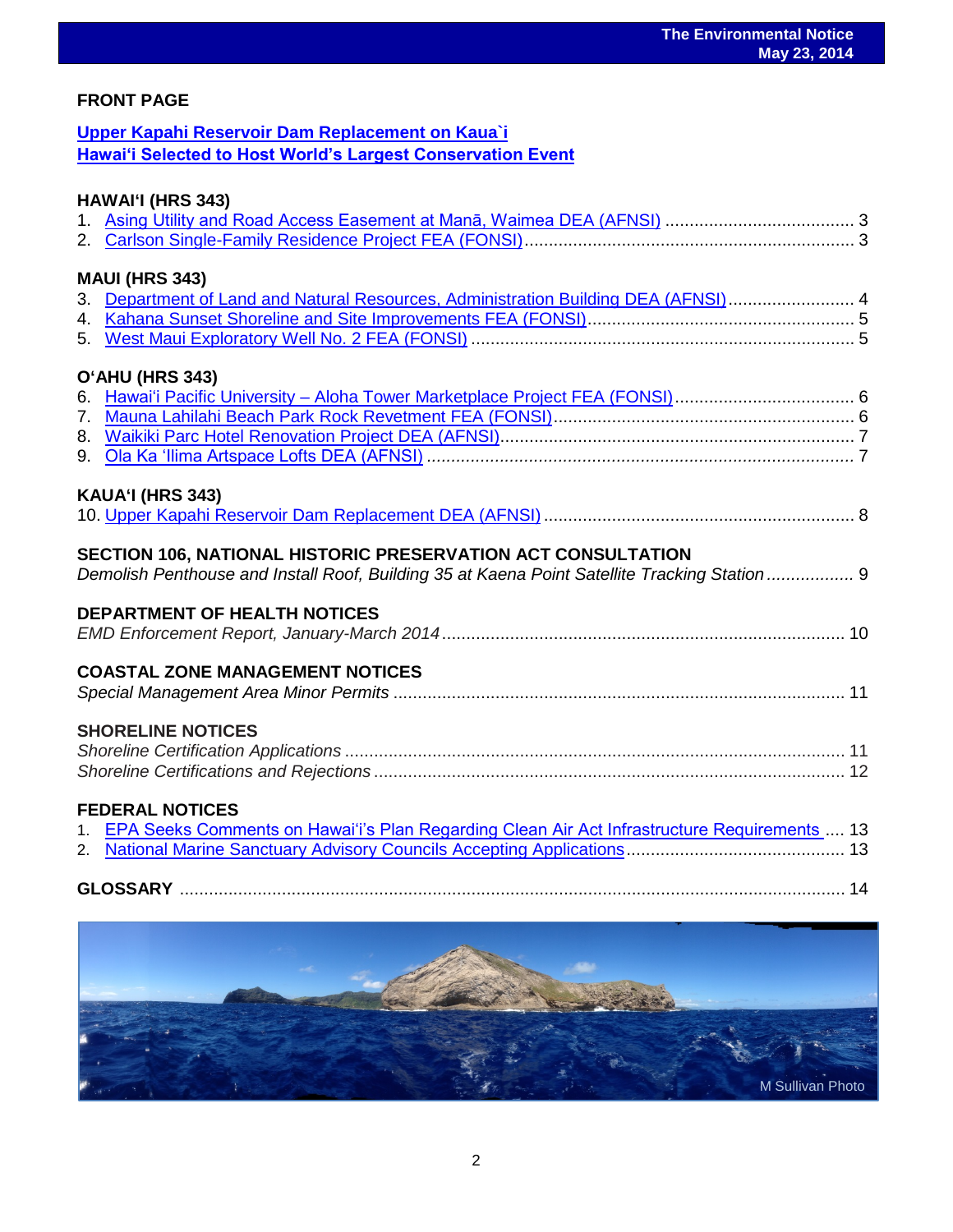# HAWAI'I (HRS 343)

## **1. [Asing Utility and Road Access Easement at Ma](http://oeqc.doh.hawaii.gov/Shared%20Documents/EA_and_EIS_Online_Library/Hawaii/2010s/2014-05-23-HA-DEA-Asing-Utility-and-Road-Access-Easement-at-Mana-Waimea.pdf)nā, Waimea DEA (AFNSI)**

| Island:            | Hawai'i                                                   |
|--------------------|-----------------------------------------------------------|
| <b>District:</b>   | South Kohala                                              |
| TMK:               | Government Land Adjacent to TMK: (3rd) 6-4-005:017.       |
| <b>Permits:</b>    | Grubbing and Grading Permits, Permit for Work in County   |
|                    | ROW and Driveway Permit.                                  |
| <b>Applicant:</b>  | Kristian Asing, 64-5274 Puanuanu Place, Kamuela, HI       |
|                    | 96743.                                                    |
| <b>Approving</b>   |                                                           |
| Agency:            | Hawai'i County Department of Public Works, 101 Pau'ahi    |
|                    | Street, Suite 7, Hilo, HI 96720.                          |
|                    | Contact: Frank DeMarco, 808-961-8327.                     |
| <b>Consultant:</b> | Geometrician Associates, PO Box 396, Hilo, HI 96721.      |
|                    | Contact: Ron Terry, 808-969-7090, rterry@hawaii.rr.com.   |
| <b>Status:</b>     | Statutory 30-day public review and comment period starts; |
|                    | comments are due by June 23, 2014. Please send commen     |



end comments to the applicant, approving agency, and consultant.

Kristian Asing has requested the County of Hawai'i to provide him a 21,080 square-foot, nonexclusive access and utility easement over a "paper road" on Government Land in the vicinity of Manā Subdivision in the outskirts of Waimea. The right-angled, 20-foot wide easement would extend 1,074 feet from the end of a paved road maintained by the County to a 3.0-acre kuleana property owned by Mr. Asing, which would otherwise be landlocked with no access. The land occupied by both the easement and the Asing lot has long been in use as pasture and there are no historic or cultural sites or practices, native species, water bodies or flood zones. Granting of the easement will allow Mr. Asing to build an unpaved road and extend County water lines and possibly HELCO underground electric lines over a portion of the easement to the lot, where he will also conduct agricultural activities in conformance with allowed uses for the Agriculture zoning. Mr. Asing would build a non-dedicable road on the easement, which has a slope of less than one percent. This road would also potentially serve five other lots, including two that also currently lack access. The applicant will be working with the County to obtain a permit to work within the government road right-of-way and fulfill any conditions that might be associated with its use.

## **2. [Carlson Single-Family Residence Project FEA \(FONSI\)](http://oeqc.doh.hawaii.gov/Shared%20Documents/EA_and_EIS_Online_Library/Hawaii/2010s/2014-05-23-HA-FEA-Carlson-Single-Family-Residence.pdf)**

| Island:            | Hawai'i                                                                                                                                                                                                     |             |
|--------------------|-------------------------------------------------------------------------------------------------------------------------------------------------------------------------------------------------------------|-------------|
| <b>District:</b>   | Puna                                                                                                                                                                                                        |             |
| TMK:               | $(3)$ 1-5-010:028                                                                                                                                                                                           |             |
| <b>Permits:</b>    | <b>Conservation District Use Permit, Grading Permit</b>                                                                                                                                                     | Kailua Kona |
| <b>Applicant:</b>  | Darrin & Debra Carlson, 26 11 <sup>th</sup> Street, Cayucos, CA<br>93430.                                                                                                                                   | Isla<br>Ha  |
| <b>Approving</b>   |                                                                                                                                                                                                             |             |
| Agency:            | Office of Conservation and Coastal Lands, Department of<br>Land and Natural Resources, Kalanimoku Building, 1151<br>Punchbowl Street, Room 131, Honolulu, HI 96813.<br>Contact: Samuel Lemmo, 808-587-0377. |             |
| <b>Consultant:</b> | Native Technologies, LLC, 3449 Kaimukī Avenue, Honolulu, HI 96816.                                                                                                                                          |             |
|                    | Contact: Lincoln King, 808-620-6332.                                                                                                                                                                        |             |
| <b>Status:</b>     | Finding of No Significant Impact Determination.                                                                                                                                                             |             |

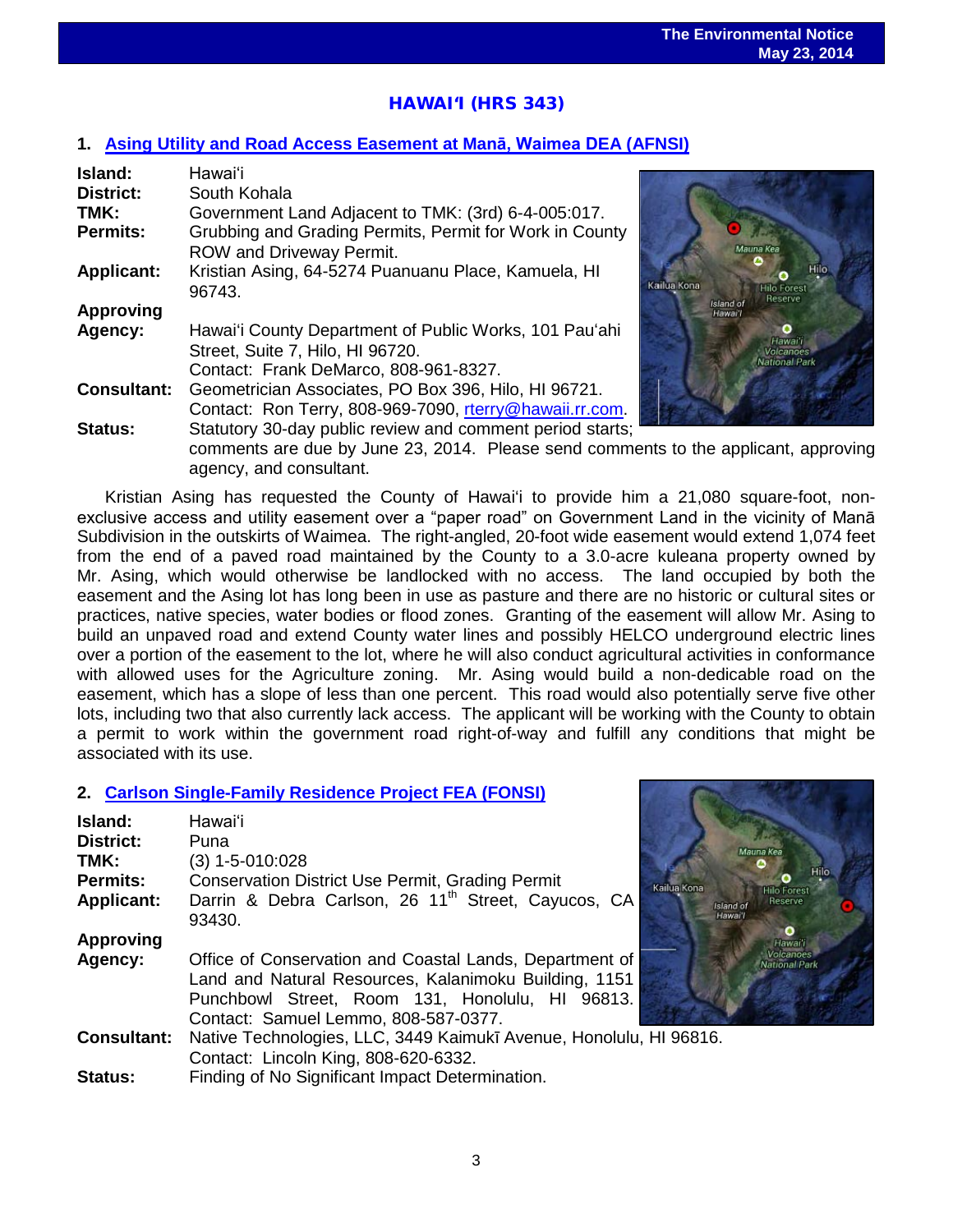The applicant is proposing to construct a Single Family Residence (SFR) on a 3.5 acre shoreline parcel located at 15-2225 Government Beach Rd. in which a number of SFR have been previously constructed. The development of the parcel includes the following features: a 3371 sq. ft. house on 7-ft high post and pier with an attached garage and wrap-around lanai, four (4) bedrooms, and three (3) bathrooms; a subsurface septic system with a 1000-gallon septic tank and a 12-ft by 24-ft absorption bed; 10,000-gallon capacity water catchment tank (four (4) ft. high by twenty (20) ft. diameter) and a 15-ft. wide approximately 375-ft. long compacted gravel driveway.

The SFR structure will be set back 110-ft. from the edge of the Pali and approximately 120-ft. from the shoreline. The SFR structure will be built to be no more than 23-ft. above current grade. There are two existing concrete pads on the subject parcel, both of which have been incorporated into the development of the parcel. One of the concrete pads will be used to hold the water catchment tank while the other will be a picnic area near the proposed SFR. The SFR will be connected to power poles located on Government Beach Rd. for electricity; the availability of the electric utility has been confirmed by the Hawaii Electric Light Company.

Due to the past heavy agricultural use of the land (i.e., sugar can cultivation) the parcel is relatively flat, therefore minimal grading and ground impacts will be required to conduct the proposed construction activities.

## MAUI (HRS 343)

### **3. [Department of Land and Natural Resources, Administration Building DEA \(AFNSI\)](http://oeqc.doh.hawaii.gov/Shared%20Documents/EA_and_EIS_Online_Library/Maui/2010s/2014-05-23-MA-DEA-DLNR-Administration-Building.pdf)**

| Island:<br><b>District:</b><br>TMK: | Maui<br>Wailuku<br>Napili-Honokowai<br>$(2)$ 3-8-038: 057<br>Kaului<br>Lahaina                                                                                                                  |  |
|-------------------------------------|-------------------------------------------------------------------------------------------------------------------------------------------------------------------------------------------------|--|
| <b>Permits:</b>                     | Makawao<br>Building Permits, Grubbing/Grading/Stockpiling Permits,<br>Maui<br>Wastewater Discharge Permit; National<br>Industrial<br>Kihei<br>Discharge Elimination System Permit,<br>Pollutant |  |
|                                     | Wailea-Makena<br>Community Noise Permit, Non-Covered and/or Covered<br>Source Permit (Air Quality), Lane Use Permit for                                                                         |  |
|                                     | Construction Work, Oversized and Overweight Vehicles on State Highways Permit.                                                                                                                  |  |
| <b>Proposing/Determination</b>      |                                                                                                                                                                                                 |  |
| Agency:                             | Department of Land and Natural Resources, Engineering Division, 1151 Punchbowl<br>Street, Room 221, Honolulu, HI 96813.<br>Contact: Carty Chang, 808-587-0230 or Carty.S.Chang@hawaii.gov.      |  |
| <b>Consultant:</b>                  | The Limtiaco Consulting Group, 1622 Kanakanui Street, Honolulu, HI 96817.<br>Contact: Yvonne Turro, 808-596-7790.                                                                               |  |
| <b>Status:</b>                      | Statutory 30-day public review and comment period starts; comments are due by June 23,<br>2014. Please send comments to the proposing/determination agency and consultant.                      |  |

The Department of Land and Natural Resources (DLNR) proposes to demolish its existing building and construct a new one-story administration facility at the same State-owned parcel along Mahalani Street in Wailuku, Island of Maui, Hawaiʻi. The project site encompasses Tax Map Key 3-8-038: 057.

DLNR's current building has approached the end of its useful life. There are observable structural deficiencies in exposed interior and exterior building elements including severe termite and wood moisture damage in framing members, vertical cracks and spalls on masonry walls, and corroded steel support beams. Sewer, water, electrical and telecommunication components are all outdated and in need of replacement.

A new, larger administration facility would allow DLNR to address the space requirements for its current and foreseeable future operations. Its current facility is inadequate for DLNR tenants who include the Division of Aquatic Resources, State Historic Preservation Division and Engineering Division. The proposed one-story facility would be sustainably designed and have improved building functionality, site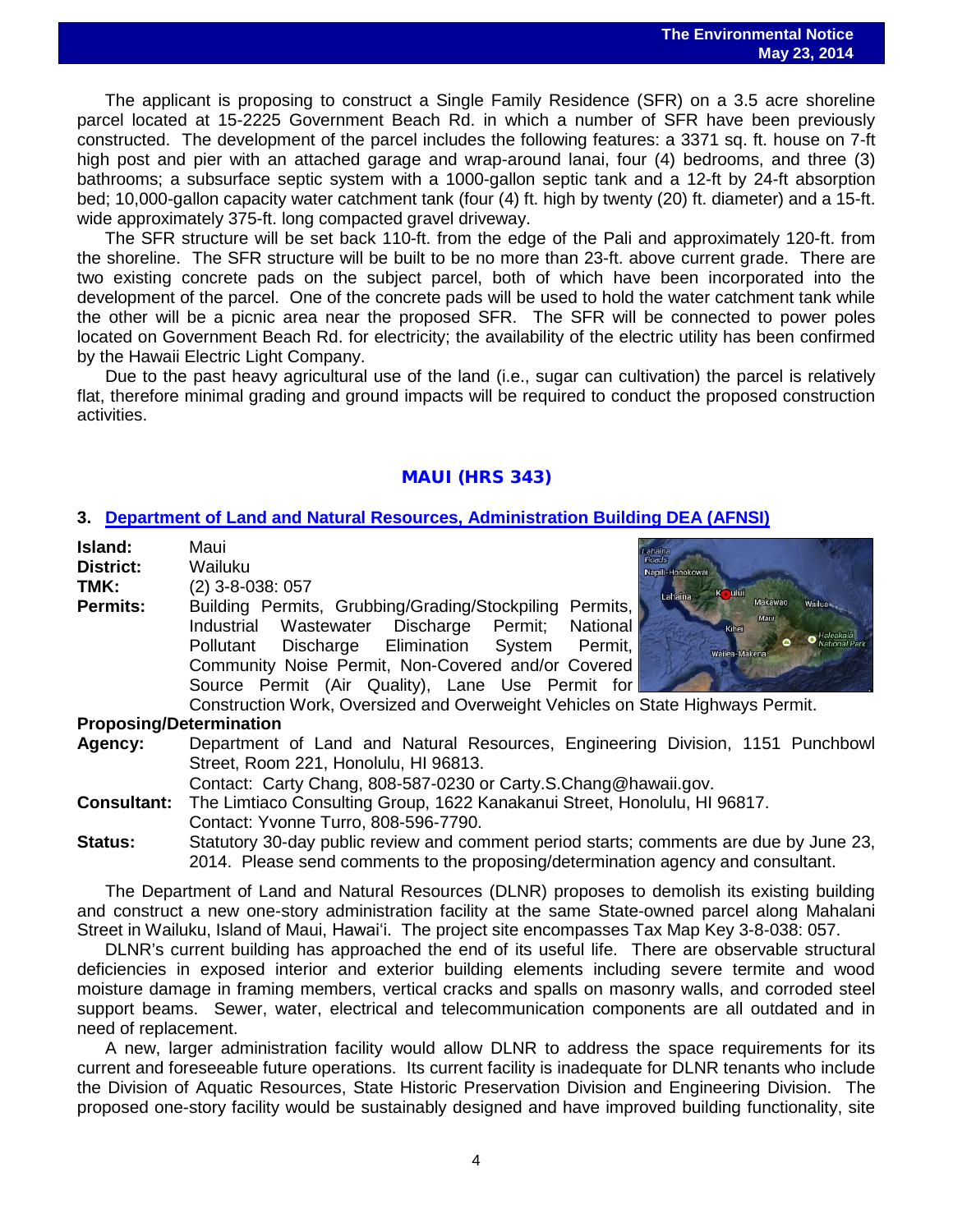security and onsite infrastructure. Completion of the new facility also affords the opportunity to relocate Land Management Division from its overcrowded space in the State Office Building in Wailuku and provide them sufficient office and document storage space.

### **4. [Kahana Sunset Shoreline and Site Improvements FEA \(FONSI\)](http://oeqc.doh.hawaii.gov/Shared%20Documents/EA_and_EIS_Online_Library/Maui/2010s/2014-05-23-MA-FEA-Kahana-Sunset-Shoreline-and-Site-Improvements.pdf)**

| Island:            | Napili-Hunokowai<br>Maui                                                             |
|--------------------|--------------------------------------------------------------------------------------|
| <b>District:</b>   | Kahului<br>Lahaina<br>Lahaina<br>Makawao<br>Wailua-                                  |
| TMK:               | (2) 4-3-003:015<br>Maui                                                              |
| Permits:           | Kihei<br>Building, Grading, Special Management Area, Shoreline                       |
|                    | Setback Variance, Change in Zoning, Conservation<br>Wailea-Makena                    |
|                    | District Use.                                                                        |
| <b>Applicant:</b>  | Kahana Sunset Association of Apartment Owners                                        |
|                    | (AOAO), 4909 Lower Honoapi'ilani Highway, Lahaina, HI 96761.                         |
|                    | Contact: Jacqueline Scheibel, 707-292-4691.                                          |
| <b>Approving</b>   |                                                                                      |
| Agency:            | Maui Planning Commission, County of Maui, c/o Department of Planning, 250 South High |
|                    | Street, Wailuku, HI 96793. Contact: William Spence, 808-270-7634.                    |
| <b>Consultant:</b> | Chris Hart & Partners, Inc., 115 North Market Street, Wailuku, HI 96793.             |
|                    | Contact: R. Raymond Cabebe, 808-242-1955.                                            |
| Status:            | Finding of No Significant Impact Determination.                                      |

The Kahana Sunset AOAO is proposing to construct a replacement seawall, drainage improvements, and beach access path within the shoreline setback on an existing 4.467 acre 79-unit condominium resort site. The applicant is also proposing a Community Plan Amendment from Single Family to Hotel and a Change in Zoning from R-3 Residential to H-M Hotel District in order to establish land use consistency and conformity with the existing use. No additional units are proposed.

An approximately 114-foot existing seawall along with an existing concrete stairway will be demolished. The replacement seawall will be relocated mauka of the State designated shoreline with a new stairway approximately 30 feet inland from the existing stairs. The proposed retreat of the seawall will serve to protect existing habitable structures, widen the beach, and prevent underlying soils from entering the ocean. The proposed drainage system improvements will help to prevent sediments and pollutants from contaminating the marine environment.

The mitigation improvements are the result of a Master Plan for Strategic Retreat that was requested by the Maui Planning Commission as part of a 2009 SMA Emergency Permit granted to protect Building F and a 2010 SMA Emergency Permit granted to protect Building A.

### **5. [West Maui Exploratory Well No. 2 FEA \(FONSI\)](http://oeqc.doh.hawaii.gov/Shared%20Documents/EA_and_EIS_Online_Library/Maui/2010s/2014-05-23-MA-FEA-West-Maui-Exploratory-Well-No.-2.pdf)**

| Island:                                                                         | Maui                                                 |
|---------------------------------------------------------------------------------|------------------------------------------------------|
| <b>District:</b>                                                                | West Maui                                            |
| TMK:                                                                            | $(2)$ 4-3-001:017 (por.)                             |
| <b>Permits:</b>                                                                 | Community Noise Permit, as applicable; Commission on |
|                                                                                 | Water Resource Management Well Construction Permits, |
|                                                                                 | Construction Permits (Grading and Grubbing)          |
| $D_{\text{max}}$ and $D_{\text{max}}$ and $D_{\text{max}}$ and $D_{\text{max}}$ |                                                      |



### **Proposing/Determination**

**Agency:** County of Maui, Department of Water Supply**,** 200 South High Street, Wailuku, HI 96793. Contact: David Taylor, 808-270-7816.

- **Consultant:** Munekiyo & Hiraga, Inc., 305 South High Street, Suite 104, Wailuku, HI 96793. Contact: Cheryl Okuma, 808-244-2015.
- **Status:** Finding of No Significant Impact Determination.

The West Maui Exploratory Well No. 2 consists of a 1.44 million gallon per day exploratory well, well pump, piping, temporary silt basin, and six (6) feet high chain link fence located on an approximately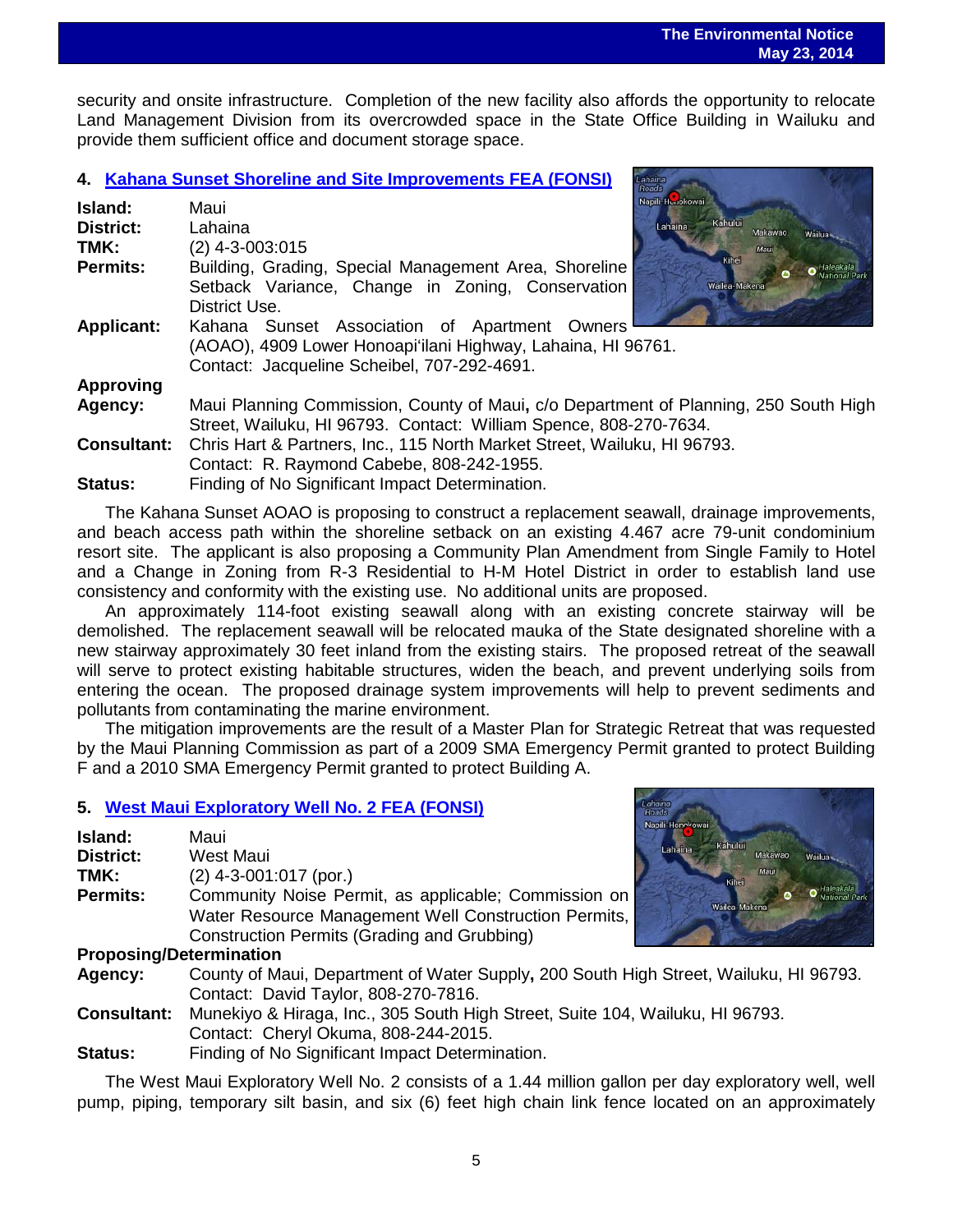### **The Environmental Notice May 23, 2014**

 0.9 acre site below the West Maui Mountains, between Kahana Stream and Kahanaiki Gulch. The proposed exploratory well will draw water from the Honolua Aquifer which is located within the Lahaina Aquifer Sector. The purpose of the proposed project is to provide a potential new groundwater source. Water quality tests of the exploratory well will determine if the source meets drinking water standards. The project potentially provides an additional groundwater source and reliability to the West Maui service region during periods of reduced water availability. If the proposed exploratory well meets water quality standards it could potentially become a permanent production well.

## O'AHU (HRS 343)

## **6. Hawaiʻi Pacific University – [Aloha Tower Marketplace Project FEA \(FONSI\)](http://oeqc.doh.hawaii.gov/Shared%20Documents/EA_and_EIS_Online_Library/Oahu/2010s/2014-05-23-OA-FEA-Hawaii-Pacific-University-Aloha-Marketplace-Project.pdf)**

| Island:                                | Oʻahu                                                                                                                  |                                       |
|----------------------------------------|------------------------------------------------------------------------------------------------------------------------|---------------------------------------|
| <b>District:</b>                       | Honolulu                                                                                                               | <b>Pipelir</b>                        |
| TMK:                                   | $(1)$ 2-1-001: 001 (por.) and 063                                                                                      |                                       |
| <b>Permits:</b>                        | Development Permit; Building Permit; SHPD Historic<br><b>Preservation Review</b>                                       | North Sho                             |
| <b>Applicant:</b>                      | Hawai'i Pacific University.<br>Contact: Scott Hayashi, 808-544-0219.                                                   | Wah<br>Mil<br>Walanae<br>Nänäkuli Wai |
| <b>Approving</b>                       |                                                                                                                        | Kapol                                 |
| Agency:                                | Department of Transportation, 869 Punchbowl Street,<br>Honolulu, HI 96813.                                             |                                       |
|                                        | Contact: Ford Fuchigami, 808-587-2150.                                                                                 |                                       |
| <b>Consultant:</b><br>$P1 - 1 - 0 - 1$ | Wilson Okamoto Corporation. Contact: Earl Matsukawa, 808-946-2277.<br>Finalize of No. Cianificant Import Determination |                                       |



- 
- **Status:** Finding of No Significant Impact Determination.

Hawaiʻi Pacific University (HPU) is proposing to make interior tenant improvements to portions of the existing Aloha Tower Marketplace (ATM) and Pier 10 building to convert them for mixed use. A portion of the first floor retail and restaurant space of the ATM will be converted into HPU academic and support spaces. Improvements to the second floor will convert the existing retail space into 83 student and faculty residences. Interior improvements to Pier 10 will convert a portion of the building into multipurpose spaces. Hawai'i Lifestyle Retail Properties LLC (HLRP), a subsidiary of HPU and holder of the master lease for the ATM, is also proposing improvements to stairs, elevators, and escalators in the common areas of the ATM.

There is a need for additional housing for HPU students, and feedback from the students indicates a strong demand for housing in the downtown area as well as for a central gathering place for the downtown campus. The existing development at the ATM and Pier 10 offers an opportunity to address some of the student housing need as well as to create a central gathering place for students, alumni, and the community.

## **7. [Mauna Lahilahi Beach Park Rock Revetment](http://oeqc.doh.hawaii.gov/Shared%20Documents/EA_and_EIS_Online_Library/Oahu/2010s/2014-05-23-OA-FEA-Mauna-Lahilahi-Beach-Park-Rock-Revetment.pdf) FEA (FONSI)**

| Island:                        | O'ahu                                               |  |
|--------------------------------|-----------------------------------------------------|--|
| <b>District:</b>               | Wai'anae                                            |  |
| TMK:                           | 8-5-0017:005                                        |  |
| <b>Permits:</b>                | Department of Health 401 WQC, Conservation District |  |
|                                | Use Permit, CZM Federal Consistency, SHPD Historic  |  |
|                                | Preservation Review.                                |  |
| <b>Proposing/Determination</b> |                                                     |  |



- **Agency:** Department of Design and Construction, City and County of Honolulu, 650 South King Street, Honolulu, HI 96813. Contact: Clifford Lau, 808-768-8483.
- **Consultant:** Oceanit, 828 Fort Street Mall, Suite 600, Honolulu, HI 96813. Contact: Dayananda Vithanage, 808-531-3017.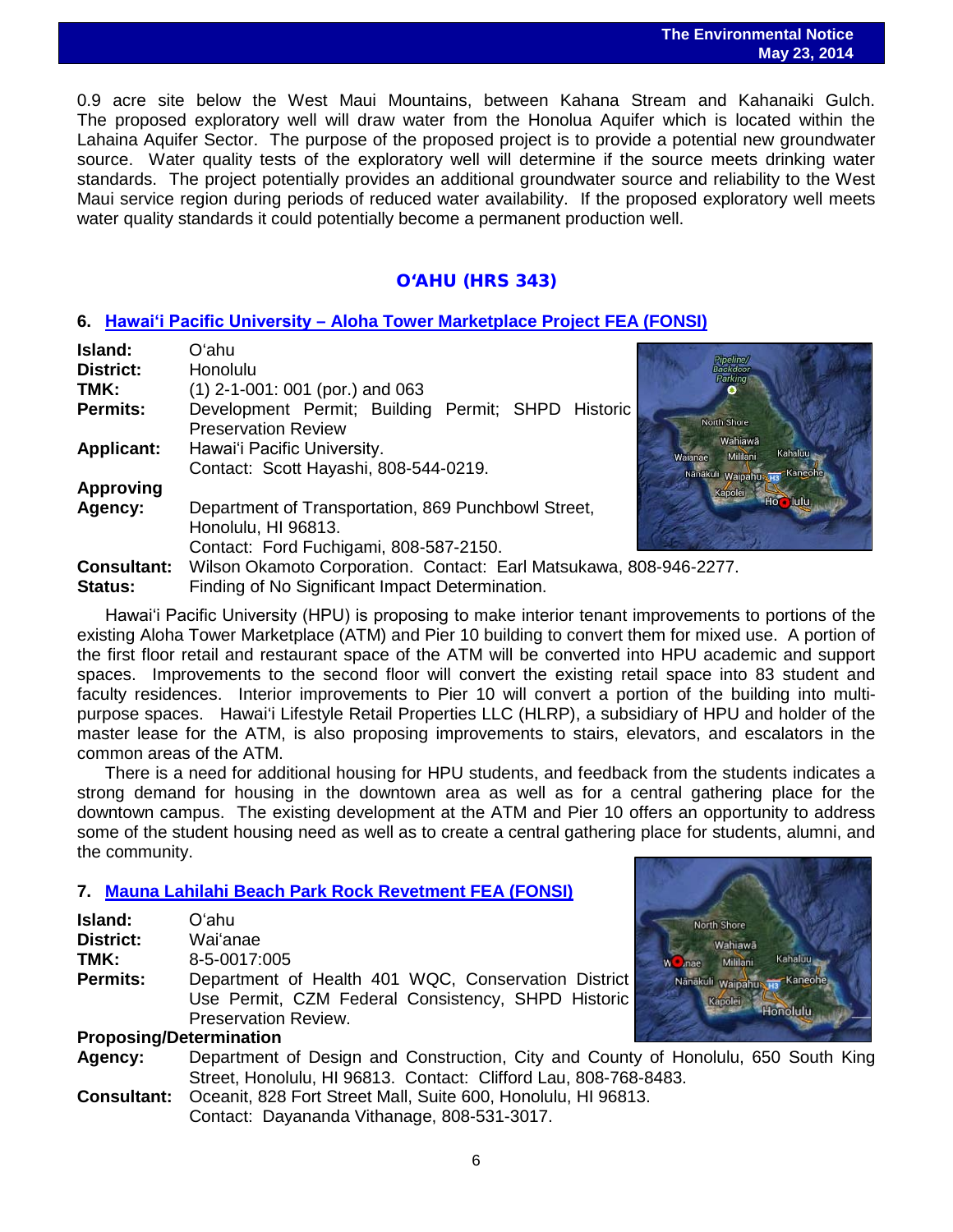**Status:** Finding of No Significant Impact Determination.

The beach and shoreline at Mauna Lahilahi Beach Park in Wai'anae on the island of O'ahu have been eroding for more than 50 years. All of the beach sand and some of the backshore substrate were lost along a 350-foot shoreline cove. A temporary sandbag revetment was constructed at the cove in 1999. A rock breakwater and nourished beach were constructed in June and July of 2003, but neither the sandbag revetment, nor the breakwater stopped all of the continuing shoreline damage. The proposed action is to construct a shore protection rock revetment along the threatened shoreline. The proposed rock revetment would be built to replace the sandbag revetment to minimize erosion of a lateral access path and beach park property. In addition the revetment will reduce wave overtopping and runup across park property into the adjoining Makaha Surfside Apartments and partially protect Hawaiian cultural sites and burials in the park.

## **8. [Waikiki Parc Hotel Renovation Project DEA \(AFNSI\)](http://oeqc.doh.hawaii.gov/Shared%20Documents/EA_and_EIS_Online_Library/Oahu/2010s/2014-05-23-OA-DEA-Waikiki-Parc-Hotel-Renovation-Project.pdf)**

| Island:            | North Shore<br>Oʻahu                                                                                                                                                     |  |
|--------------------|--------------------------------------------------------------------------------------------------------------------------------------------------------------------------|--|
| District:          | Waikiki<br>Wahiawā                                                                                                                                                       |  |
| TMK:               | Kahaluu<br>Mililani<br>2-6-2: 11, 12, and 13<br>Waianae                                                                                                                  |  |
| Permits:           | Nanakuli waipahua na Kaneohe<br>Special Management Area Use, Variance, Waikiki Special                                                                                   |  |
|                    | Kapolei<br>District Permit, Zoning Adjustment for a Sign Master Plan,<br><b>Honolulu</b><br>and Building Permit                                                          |  |
| <b>Applicant:</b>  | Halekulani Corporation, 2222 Kalākaua Avenue, Suite                                                                                                                      |  |
|                    | 900, Honolulu, HI 96815. Contact: Peter Shaindlin, 808-526-1186.                                                                                                         |  |
| <b>Approving</b>   |                                                                                                                                                                          |  |
| Agency:            | Department of Planning and Permitting, City and County of Honolulu, 650 South King                                                                                       |  |
|                    | Street, 7 <sup>th</sup> Floor, Honolulu, HI 96813. Contact: Malynne Simeon, 808-768-8023.                                                                                |  |
| <b>Consultant:</b> | Kusao & Kurahashi, Inc., 2752 Woodlawn Drive, Suite 5-217, Honolulu, HI 96822.                                                                                           |  |
|                    | Contact: Keith Kurahashi, 808-988-2231.                                                                                                                                  |  |
| <b>Status:</b>     | Statutory 30-day public review and comment period starts; comments are due by June 23,<br>2014. Please send comments to the applicant, approving agency, and consultant. |  |

Provide streetscape enhancements, including landscaping, special roadway paving, and improvements at pedestrian hotel entrances, drop off along Kalia Road and porte cochere on Helumoa Road; renovate ground floor lobby, restrooms, and back-of-house facilities; renovate the 8<sup>th</sup> floor pool deck including existing pool, new pool, landscaped wind screen, furniture, and existing pool bar; renovate 8<sup>th</sup> floor by removing guest rooms and providing new kitchen, dining room, fitness center, and hospitality room; renovate  $8<sup>th</sup>$  floor outdoor gathering area with landscaped wind screens, retractable roof awning, and create a garden with furniture; consolidate existing 297 rooms into all one-bedroom and twobedroom rooms (reducing unit count to 126 rooms); provide new roof top open-air terrace and extend one elevator and stairs to roof top; provide façade improvements to the face of the parking garage and enhance existing architectural treatment such as post and beam articulation, trellises and canopy extensions; and replace exterior glazing of building façade and change out all hand rails and guard rails. The reduction in units will result in a reduction on infrastructure requirements and traffic. Variances will allow an awning to encroach into the front yard and street setback on Kalia Road and landscape improvements in City right-of-way.

## **9. [Ola Ka 'Ilima Artspace Lofts DEA \(AFNSI\)](http://oeqc.doh.hawaii.gov/Shared%20Documents/EA_and_EIS_Online_Library/Oahu/2010s/2014-05-23-OA-DEA-Ola-Ka-Lima-Artspace-Lofts.pdf)**

| Island:         | Oʻahu.                                                    |
|-----------------|-----------------------------------------------------------|
| District:       | Honolulu                                                  |
| TMK:            | $(1)$ 2-3-003: 040                                        |
| <b>Permits:</b> | Kaka'ako Mauka Area Development Permit, Variance          |
|                 | from Pollution Controls (Noise Permit), Building Permits, |

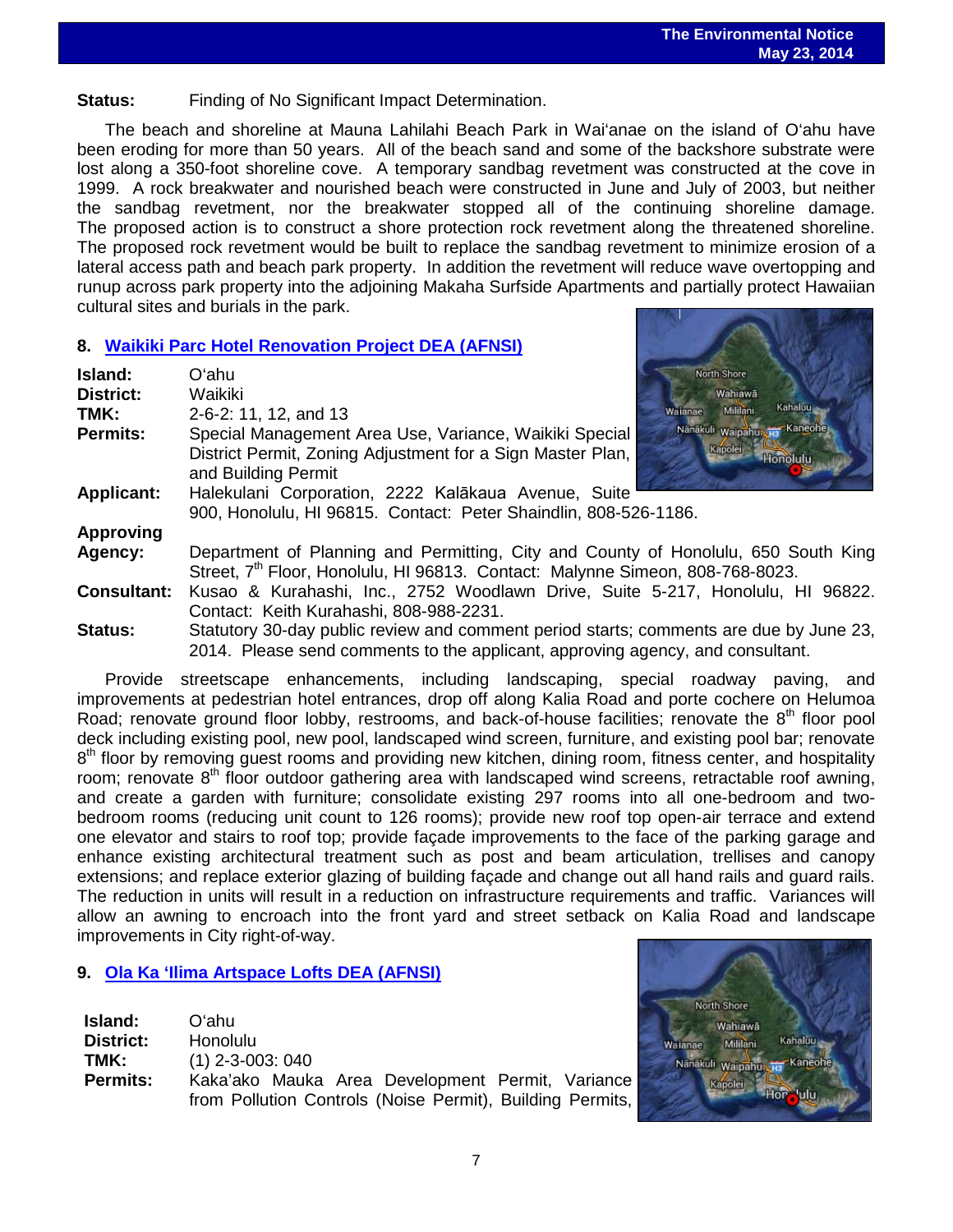Mamalahoa Forest Resv Kauai O

Koloa

Lihue

|                   | bomatomig i omini, Ordanig, Ordanig, Otookpiinig, Tronomig, Oonotraction Bomatomig                 |
|-------------------|----------------------------------------------------------------------------------------------------|
|                   | Permit, Sewer Connection Permit, Street Usage Permit.                                              |
| <b>Applicant:</b> | Artspace Projects, Inc., 250 Third Avenue North, Suite 400, Minneapolis, MN 55401.                 |
|                   | Contact: Greg Handberg, 612-333-9012.                                                              |
| <b>Approving</b>  |                                                                                                    |
| Agency:           | Hawai'i Housing Finance and Development Corporation (HHFDC), 677 Queen Street,                     |
|                   | Honolulu, HI 96813. Contact: Janice Takahashi, 808-587-0639.                                       |
|                   | Consultant: Bureau Veritas North America, Inc., 841 Bishop Street, Suite 1100, Honolulu, HI 96813. |
|                   | Contact: Lori Ford, 808-531-6708, fax 808-537-4084.                                                |
| <b>Status:</b>    | Statutory 30-day public review and comment period starts; comments are due by June 23,             |
|                   | 2014. Please send comments to the applicant, approving agency and consultant.                      |

Dewatering Permit, Grading, Grubbing, Stockpiling, Trenching, Construction Dewatering

The proposed action consists of an eight-level mixed-use property that will include residential, commercial, parking, and community use areas. This mixed-use development project is intended to serve the broader Hawaiian community by developing a traditional Hawaiian Cultural Center with classroom space, space for teaching and performing Hula, music and other traditional practices, as well as 84 units of affordable rental housing with preference for multi-ethnic artist housing for artists and their families.

### KAUA'I (HRS 343)

### **10. [Upper Kapahi Reservoir Dam Replacement DEA \(AFNSI\)](http://oeqc.doh.hawaii.gov/Shared%20Documents/EA_and_EIS_Online_Library/Kauai/2010s/2014-05-23-KA-DEA-Upper-Kapahi-Reservoir-Dam-Placement.pdf)**

| Island:                                         | Kaua'i                                               |
|-------------------------------------------------|------------------------------------------------------|
| <b>District:</b>                                | Puna                                                 |
| TMK:                                            | $(4)4 - 6 - 007:011$                                 |
| <b>Permits:</b>                                 | Section 404 permit, Section 401 Water Quality        |
|                                                 | Certification, NPDES permit, Coastal Zone Management |
|                                                 | Act Consistency Approval.                            |
| Business of the substantial contract of the set |                                                      |

### **Proposing/Determination**

- **Agency:** Department of Accounting & General Services, Public Works Division, 1151 Punchbowl Street, Room 426, Honolulu, HI 96813. Contact: James Kurata, 808-586-0526.
- **Consultant:** GEI Consultants, Inc., 700 NE Multnomah Street, Suite 230, Portland, OR 97232. Contact: Ginger Gillin, 503-342-3777.

**Status:** Statutory 30-day public review and comment period starts; comments are due by June 23, 2014. Please send comments to the proposing/determination agency and consultant.

The proposed action is for construction of a new dam on Upper Kapahi Reservoir to provide some agricultural storage to supplement some of the water storage lost when the existing dam was decommissioned. The proposed new dam will be within the footprint of the existing reservoir, a short distance upstream from the existing dam. Storage capacity would be reduced. No significant impacts are anticipated from construction or operation of the new dam. Construction activities are expected to result in short-term increases in noise and traffic, and there is the potential for short-term adverse effects on the air quality, soils, biological resources, and water quality. Use of best management practices and other recommended actions would minimize or eliminate any impacts. Beneficial effects of construction of the new dam would include a short-term effect on socioeconomics from the employment of local people and the purchase of local materials, a long-term benefit to agricultural users once the reservoir could again store water, and a long-term benefit to recreation as the reservoir could potentially be used for swimming, wading, or fishing in a limited capacity. Waterbird populations may also benefit from the restoration of habitat once the reservoir is again functional.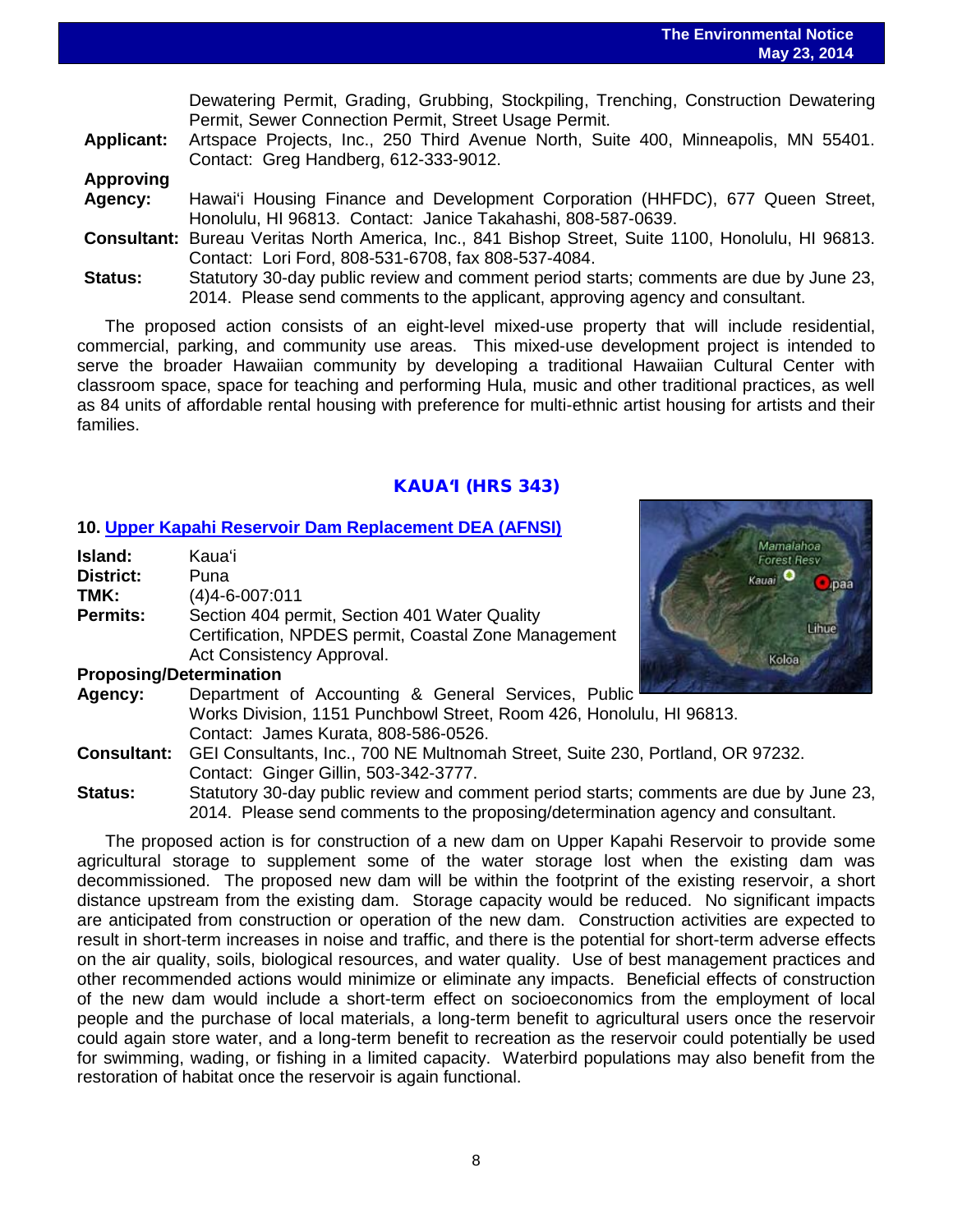## SECTION 106, NATIONAL HISTORIC PRESERVATION ACT CONSULTATION NOTICE

 $\overline{a}$ 

## **Proposal to Demolish Penthouse & Install Roof at Kaena Point Satellite Tracking Station**

| Island:                    | Oʻahu                                        |  |  |  |  |
|----------------------------|----------------------------------------------|--|--|--|--|
| District:                  | Wai'anae and North Shore                     |  |  |  |  |
| TMKs:                      | Project within (1) 6-9-003:004               |  |  |  |  |
| <b>Permits:</b>            | N/A                                          |  |  |  |  |
| <b>Proposing/Approving</b> |                                              |  |  |  |  |
| Agency:                    | United States Air Force (USAF), Kaena Point  |  |  |  |  |
|                            | Satellite Tracking Station, PO Box<br>868.   |  |  |  |  |
|                            | Waianae, HI 96792.                           |  |  |  |  |
|                            | Contact: Lance Hayashi, 808-697-4314.        |  |  |  |  |
| Status:                    | Comments due no later than June 13, 2014 to: |  |  |  |  |
|                            | Lance Hayashi, Det 3, 21 SOPS/CE,            |  |  |  |  |
|                            | PO Box 868, Waianae, HI 96792-0868.          |  |  |  |  |



The US Air Force (USAF), Detachment 3, 21st Space Operations Squadron (Det 3, 21 SOPS) at Kaena Point Satellite Tracking Station (KPSTS) proposes to remove the Building 35 penthouse structure, its HVAC equipment and to install a new roof for that area. The current built-up metal roofs are prone to leaks in the penthouse area during rain events. The roof leaks have become an issue that can potentially damage mission equipment inside the building and disrupt operations.

KPSTS has requested SHPD's concurrence with its conclusion that the proposed undertaking will have "no adverse effect" on Archeological, Native Hawaiian Cultural Resources or Historic Properties.

The Section 106 consultation document will also be available for review at the Waianae Public Library and the Waialua Public Library during the review period ending on June 13, 2014.

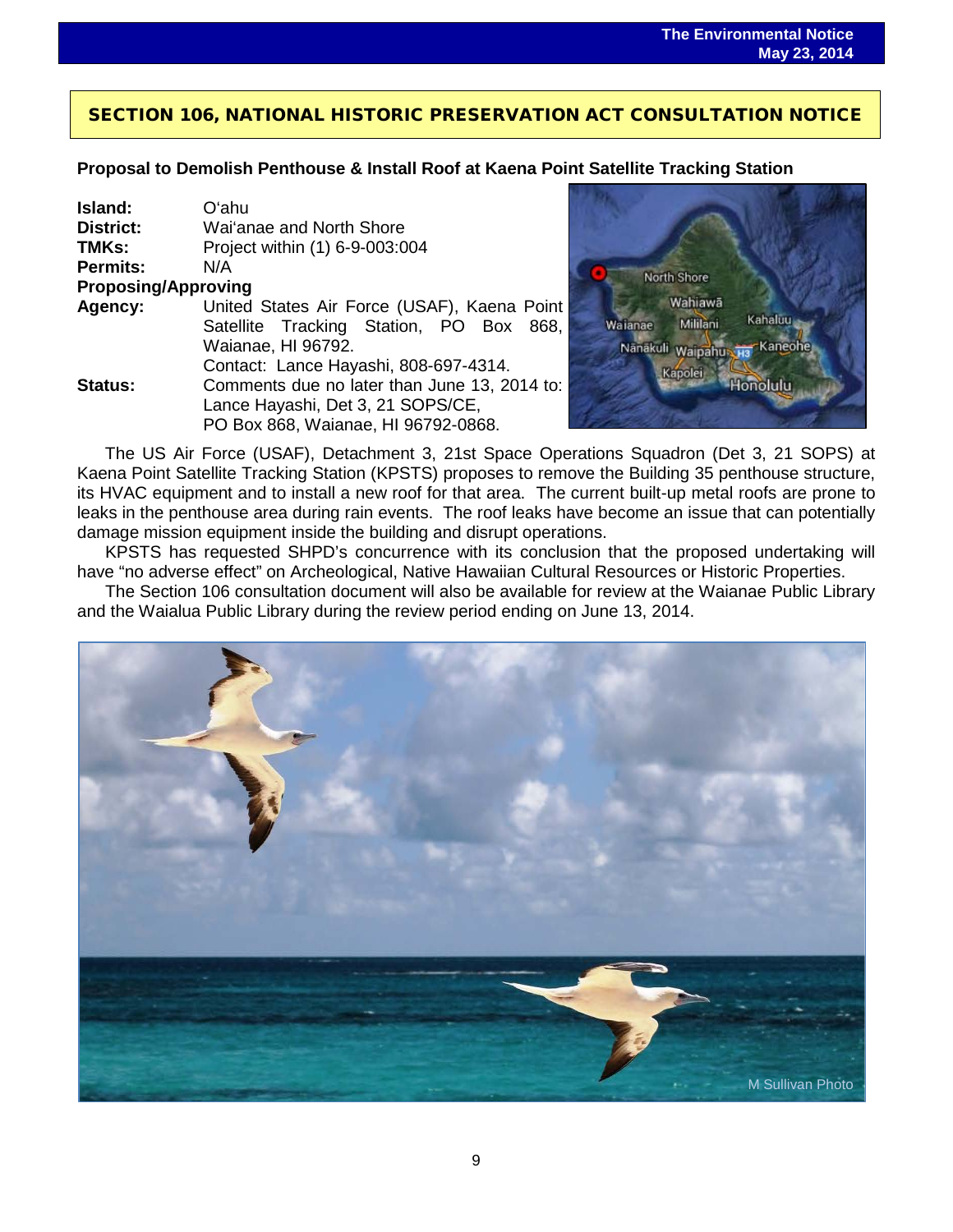## DEPARTMENT OF HEALTH NOTICES

i<br>I

 $\Gamma$ 

| DRAFT Environmental Management Division Enforcement Report for January-March 2014 |                 |                                |                      |                             |                                  |                              |                     |                               |                                |                             |                          |
|-----------------------------------------------------------------------------------|-----------------|--------------------------------|----------------------|-----------------------------|----------------------------------|------------------------------|---------------------|-------------------------------|--------------------------------|-----------------------------|--------------------------|
|                                                                                   |                 |                                |                      |                             |                                  |                              |                     |                               |                                |                             |                          |
|                                                                                   | Complaints<br>→ | Inspections<br>Field<br>$\sim$ | Notices 3<br>Warning | Citations 4<br><b>Field</b> | Enforcement<br>Issued 5<br>Cases | Pending 6<br>Formal<br>Cases | Penalties<br>Sought | Resolved 7<br>Formal<br>Cases | Number of<br>S.E.P.5<br>Active | Outstanding<br><b>Funds</b> | Received<br><b>Funds</b> |
|                                                                                   | Informal        | Informal                       | Informal             | Formal                      | Formal                           | Running<br>Total             | Formal              | Formal                        | Running<br>Total               | <b>Running</b><br>Total     | Jan-Mar<br>14Q.          |
| Clean<br>Air<br><b>Branch</b><br><b>TOTAL</b>                                     | 92              | 245                            | 11                   | 3                           | 5                                | 15                           | \$18,000            | $\mathbf{1}$                  | 0                              | \$182,500                   | \$10,700                 |
| <b>Solid</b><br>&Hazard<br>Waste<br><b>Branch</b><br><b>TOTAL</b>                 | 56              | 216                            | 33                   | $\mathbf{2}$                | $\mathbf 2$                      | 26                           | \$408,890           | 94                            | 1                              | \$348,385                   | \$20,950                 |
| Clean<br>Water<br><b>Branch</b><br><b>TOTAL</b>                                   | 44              | $\overline{7}$                 | $\overline{7}$       | 0                           | 0                                | $\bf{0}$                     | \$0                 | $\mathbf{1}$                  | $\mathbf 2$                    | \$0                         | \$0                      |
| <b>Waste</b><br>water<br><b>TOTAL</b>                                             | 62              | 59                             | 7                    | 10                          | 0                                | $\bf{0}$                     | \$0                 | 1                             | 1                              | \$32,475                    | \$2,600                  |
| Safe<br><b>Drinking</b><br>Water<br><b>Branch</b><br><b>TOTAL</b>                 | $\overline{2}$  | 11                             | 6                    | $\bf{0}$                    | $\bf{0}$                         | $\bf{0}$                     | \$0                 | $\bf{0}$                      | 0                              | \$0                         | \$0                      |
| <b>DRAFT</b><br><b>EMD</b><br><b>TOTAL</b>                                        | 256             | 538                            | 64                   | 15                          | $\overline{7}$                   | 41                           | \$426,890           | 97                            | 4                              | \$563,360                   | \$34,250                 |

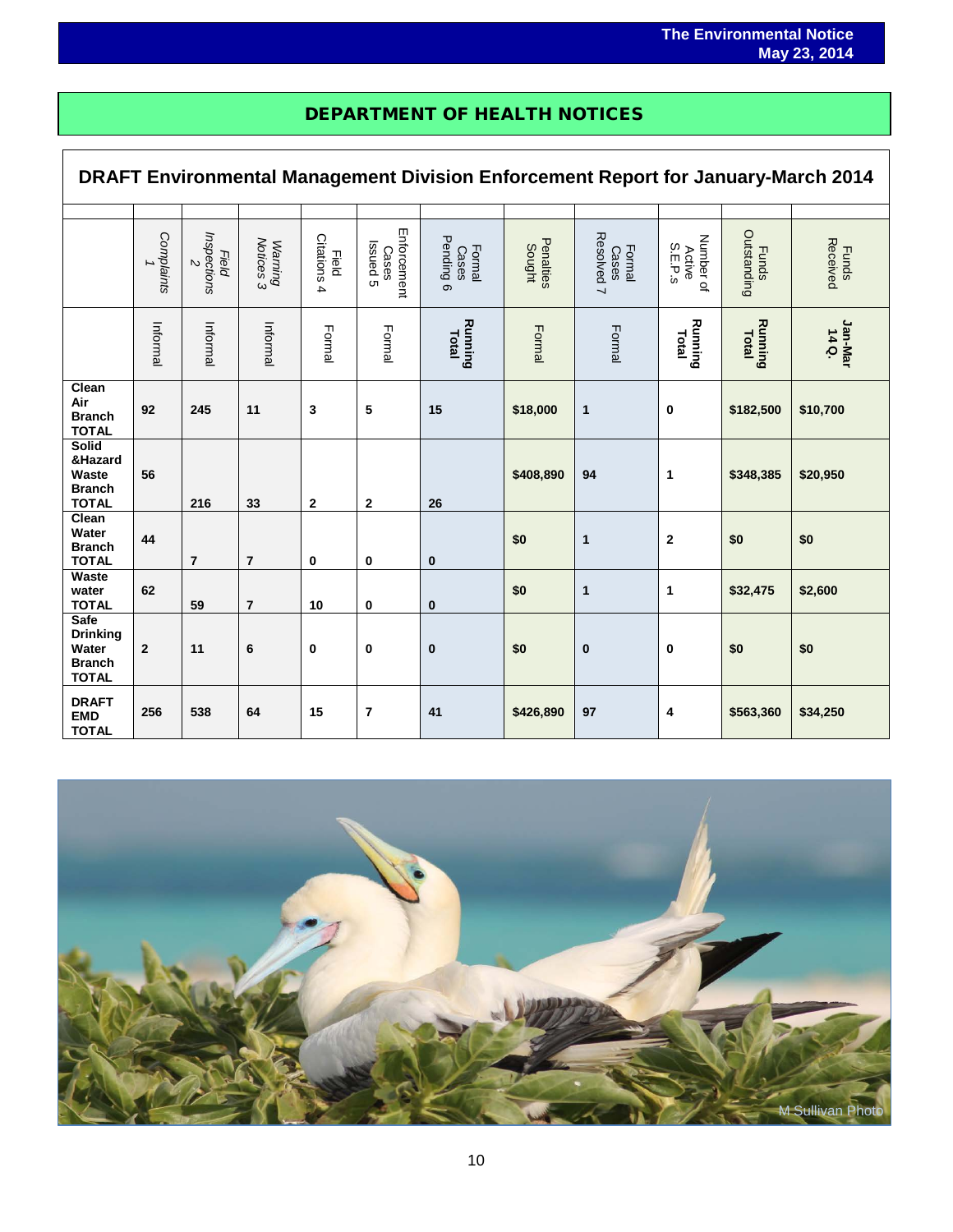## COASTAL ZONE MANAGEMENT NOTICES

### **Special Management Area (SMA) Minor Permits**

The SMA Minor permits below have been approved (HRS 205A-30). For more information, contact the county/state Planning Department. Honolulu (768-8014); Hawaiʻi (East HI 961-8288, West HI 323-4770); Kauaʻi (241-4050); Maui (270-7735); Kakaʻako or Kalaeloa Community Development District (587-2841).

| <b>Location (TMK)</b>               | <b>Description (File No.)</b>                                                                               | <b>Applicant/Agent</b>                                    |
|-------------------------------------|-------------------------------------------------------------------------------------------------------------|-----------------------------------------------------------|
| Kaua'i: Kapa'a (4-3-002: 014)       | Installation of Ground Mount Photovoltaic<br>System (SMA(M)-2014-11)                                        | Sunetric                                                  |
| Maui: Lahaina (4-4-014: 006)        | Add Walk In Cooler (SM2 20140038)                                                                           | <b>TS Restaurants</b>                                     |
| Maui: Paia (3-8-001: 048)           | Subdivision Improvements (SM2 20140039)                                                                     | Wayne Arakaki Engineering LLC                             |
| Maui: Lahaina (4-3-010: 004)        | Apartment Alteration (SM2 20140040)                                                                         | Michelle Cockett                                          |
| Maui: Lahaina (4-6-028: 012)        | Remodel Kitchen and Bathroom<br>(SM2 20140041)                                                              | David & Cathy Medina                                      |
| Maui: Kahana (4-3-010: 004 and 011) | Bus Stop Improvements (SM2 20140042)                                                                        | County of Maui                                            |
| Maui: Olowalu (4-8-003: 084)        | Commercial Camping in Agricultural Area<br>(SM2 20140044)                                                   | David Ward                                                |
| Maui: Kā'anapali (4-4-013: 001)     | Install New Utility Lines (SM2 20140045)                                                                    | Francis Skowronski                                        |
| O'ahu: Pearl City (9-7-017: 002)    | Construction of a Paved Parking Area,<br>Retaining Wall, Chain Link Fences and Drain<br>Lines (2014/SMA-18) | Department of Education /<br>Facilities Management Branch |

## SHORELINE NOTICES

### **Shoreline Certification Applications**

The shoreline certification applications above are available for review at the DLNR Offices on Kauaʻi, Hawaiʻi, Maui, and Honolulu, 1151 Punchbowl Street, Room 220 (HRS 205A-42 and HAR 13-222-12). All comments shall be submitted in writing to the State Land Surveyor, 1151 Punchbowl Street, Room 210, Honolulu, HI 96813 and postmarked no later than 15 calendar days from the date of the public notice of the application. For more information, call Ian Hirokawa at 587-0420.

| File No. | Date    | Location                                                                                                                                                                      | <b>Applicant/Owner</b>                                              | тмк         |
|----------|---------|-------------------------------------------------------------------------------------------------------------------------------------------------------------------------------|---------------------------------------------------------------------|-------------|
| OA-1591  | 5/5/14  | Lot 312 as shown on Map 172 of Land Court<br>Application 323 situate at Pueohaka, Kailua,<br>Ko'olaupoko, O'ahu<br>Address: 528 North Kalaheo Avenue<br>Purpose: Construction | Sam O. Hirota, Inc./<br>Julia Violich                               | 4-3-018:007 |
| MA-573   | 4/30/14 | Lot 462 of Land Court Application 1804 situate<br>at Honualua, Makawao, Maui<br>Address: 3800 Wailea Alanui Drive<br>Purpose: Planning for future use of parcel               | Warren S. Unemori<br>Engineering, Inc./ AOAO<br>Wailea Beach Villas | 2-1-008:091 |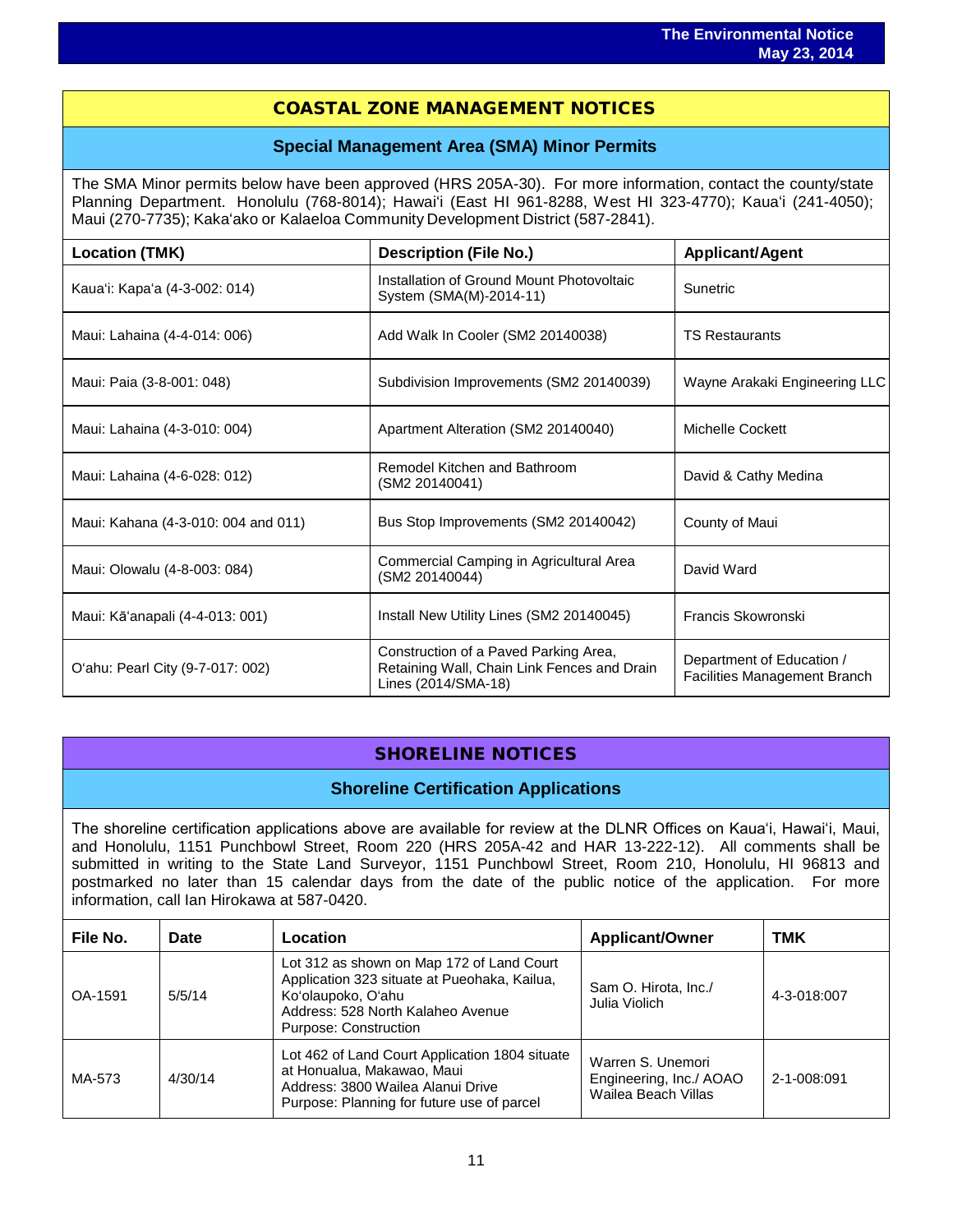## **Shoreline Certification and Rejections**

The shoreline notices below have been proposed for certification or rejection by DLNR (HRS 205A-42 and HAR 13- 222-26). Any person or agency who wants to appeal shall file a notice of appeal in writing with DLNR no later than 20 calendar days from the date of this public notice. Send the appeal to the Board of Land and Natural Resource, 1151 Punchbowl Street, Room 220, Honolulu, HI 96813.

| File No. | <b>Proposed/Rejected</b>                   | Location                                                                                                                                                                                                                                                                                                                                                                                 | <b>Applicant/Owner</b>                                                       | <b>TMK</b>                     |
|----------|--------------------------------------------|------------------------------------------------------------------------------------------------------------------------------------------------------------------------------------------------------------------------------------------------------------------------------------------------------------------------------------------------------------------------------------------|------------------------------------------------------------------------------|--------------------------------|
| OA-1567  | Proposed Shoreline<br>Certification        | Lot A-2 (Map 3) of Land Court<br>Application 1095 situate at Kahuku,<br>Ko'olauloa, O'ahu<br>Address: Kamehameha Highway<br>Purpose: Setback purposes                                                                                                                                                                                                                                    | R.M. Towill Corp./<br><b>BEAM LLC</b>                                        | 5-6-003:034                    |
| OA-1571  | Proposed Shoreline<br>Certification        | Lots 9 and 10 as shown on Map 13 Land<br>Court Application 1100 and the Marine<br>Biology Facility parcels 2, 5 and 7 as<br>shown on H.S.S. Plat 2199 (C.S.F.<br>21,948) situate at Heeia, Ko'olaupoko,<br>O'ahu<br>Address: 46-005 & 46-007 Lilipuna Road<br>and Coconut Island<br>Purpose: Obtain SMA permit and<br>shoreline setback variance from the City<br>and County of Honolulu | ControlPoint<br>Surveying, Inc./<br>University of Hawai'i<br>Foundation      | 4-6-001:015, 016<br>& 051      |
| OA-1585  | Proposed Shoreline<br>Certification        | Lot 8 and portion 69 File Plan 290<br>Kokokahi Tract situate at Kāne'ohe,<br>Ko'olaupoko, O'ahu<br>Address: 45-1 Likeke Place<br>Purpose: Building permit                                                                                                                                                                                                                                | Walter P. Thompson,<br>Inc./ Stan Koki                                       | 4-5-104:021                    |
| KA-380   | <b>Proposed Shoreline</b><br>Certification | Lot 5, Lot 6, and Lot 8 of Land Court<br>Application 1166 (Map 6) situate at<br>Waipouli, North and South Olohena,<br>Puna, Kaua'i<br>Address: Aleka Loop<br>Purpose: Permitting purpose                                                                                                                                                                                                 | Towill, Shigeoka &<br>Associates, Inc./<br>Coconut Beach<br>Development, LLC | 4-3-002:015, 016<br>& 020      |
| OA-1544  | Rejection                                  | Lots 1 and 2 of Evershine VIII Tract File<br>Plan 2271 and Lot 4-A of the Subdivision<br>of Lot 4 and Lot 5 of Portlock Road<br>Subdivision No. 2 File Plan 2193 situate<br>at Maunalua, Honolulu, O'ahu<br>Address: 525, 535 & 537 Portlock Road<br>Purpose: Shore management area and<br>environmental assessment                                                                      | Sam O. Hirota, Inc./<br>Evershine II L.P.                                    | 3-9-026:044,<br>045, 047 & 048 |

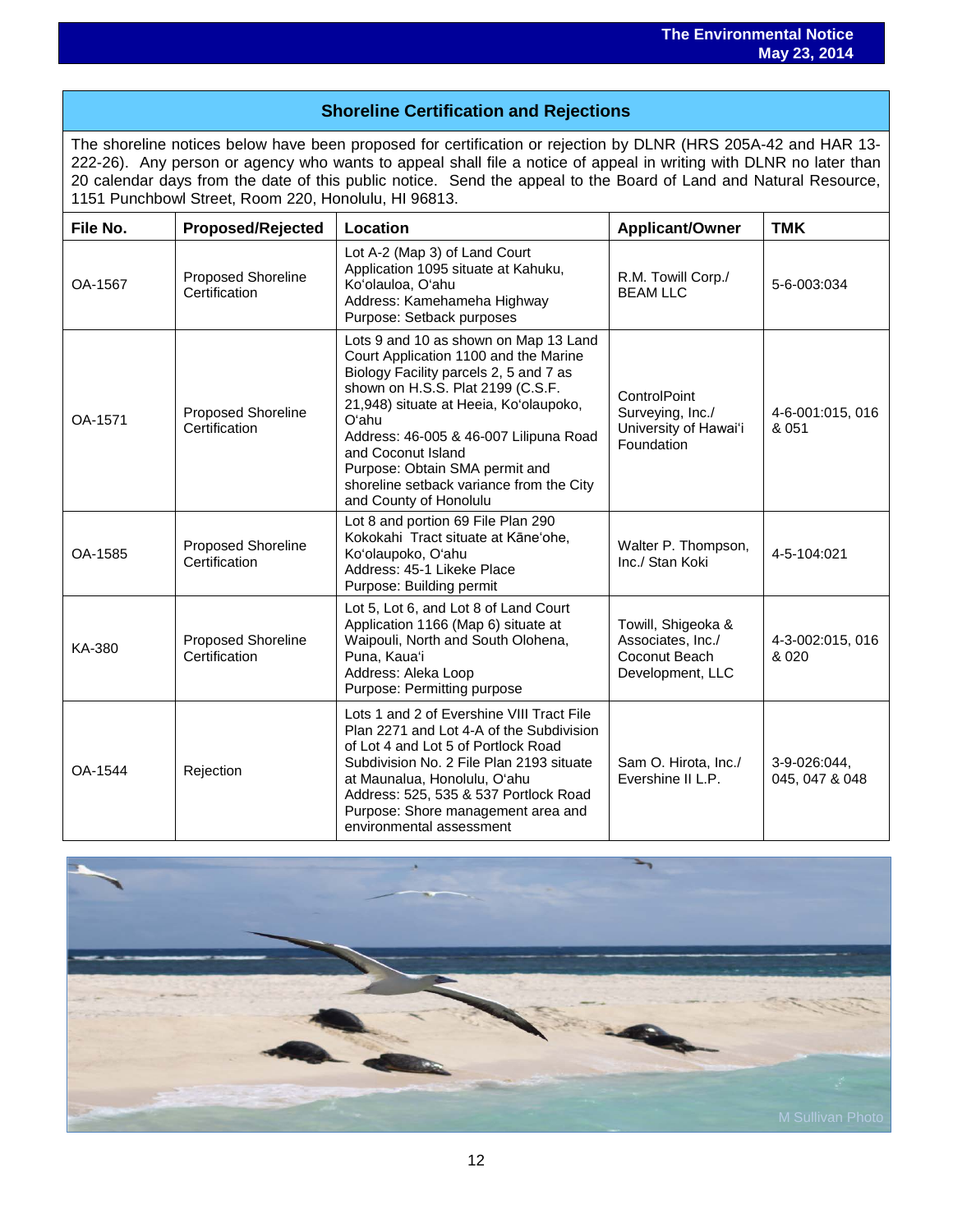## FEDERAL NOTICES

### 1. EPA Seeks Comments on Hawaiʻi's Plan Regarding Clean Air Act [Infrastructure Requirements](http://www.gpo.gov/fdsys/pkg/FR-2014-05-19/pdf/2014-11432.pdf) – May 19, 2014

The Environmental Protection Agency (EPA) is proposing to approve elements of a State Implementation Plan (SIP) revision submitted by the State of Hawaii on April 04, 2014, pursuant to the requirements of the Clean Air Act (CAA) for the 2008 8-Hour Ozone and the 2010 Nitrogen Dioxide national ambient air quality standards (NAAQS). The CAA requires that each state adopt and submit a SIP for the implementation, maintenance, and enforcement of each NAAQS promulgated by EPA. Comments on this proposal and plan to follow with a final action must be received on or before **June 18, 2014**. Submit your comments, identified by Docket ID Number EPA-R09-OAR-2014-0317 online at [http://www.regulations.gov](http://www.regulations.gov/) or via email to [richmond.dawn@epa.gov.](mailto:richmond.dawn@epa.gov)

All comments will be included in the public docket without change and may be made available online at including any personal information provided.

Contact: Dawn Richmond, Air Planning Office (AIR-2), U.S. Environmental Protection Agency, Region IX, (415) 972-3207, [richmond.dawn@epa.gov.](mailto:richmond.dawn@epa.gov)

### 2. [National Marine Sanctuary Advisory Councils Accepting Applications for Vacant Seats](http://www.gpo.gov/fdsys/pkg/FR-2014-05-15/pdf/2014-10668.pdf) – May 15, 2014

The Office of National Marine Sanctuaries (ONMS) under the National Oceanic and Atmospheric Administration (NOAA) is seeking applications for vacant seats for 8 of its 13 national marine sanctuary advisory councils. The Humpback Whale National Marine Sanctuary Advisory Council located in Hawaiʻi is one of these advisory councils. The National Marine Sanctuary of American Samoa Advisory Council is another. Applicants are chosen based upon their particular expertise and experience in relation to the seat for which they are applying; community and professional affiliations; views regarding the protection and management of marine resources; and possibly the length of residence in the area affected by the sanctuary. Applicants who are chosen as primary members or alternates should expect to serve two- or three-year terms, pursuant to the charter of the specific national marine sanctuary advisory council.

Hawaiian Islands Humpback Whale National Marine Sanctuary Advisory Council: Inouye Regional Center, ATTN: NOS/HIHWNMS/Daniela Kittinger, 1845 Wasp Blvd., Building 176, Honolulu, HI 96818; (808) 725-5905; email **Daniela. Kittinger@noaa.gov**; or download application from [http://hawaiihumpbackwhale.noaa.gov/council/council\\_application.html.](http://hawaiihumpbackwhale.noaa.gov/council/council_application.html)

National Marine Sanctuary of American Samoa Advisory Council: Joseph Paulin, National Marine Sanctuary of American Samoa, Tauese P.F. Sunia Ocean Center, Utulei, American Samoa; (684) 633- 6500; email [Joseph.Paulin@noaa.gov;](mailto:Joseph.Paulin@noaa.gov) or download application from [http://americansamoa.noaa.gov.](http://americansamoa.noaa.gov/) Applications are due by **June 30, 2014**.